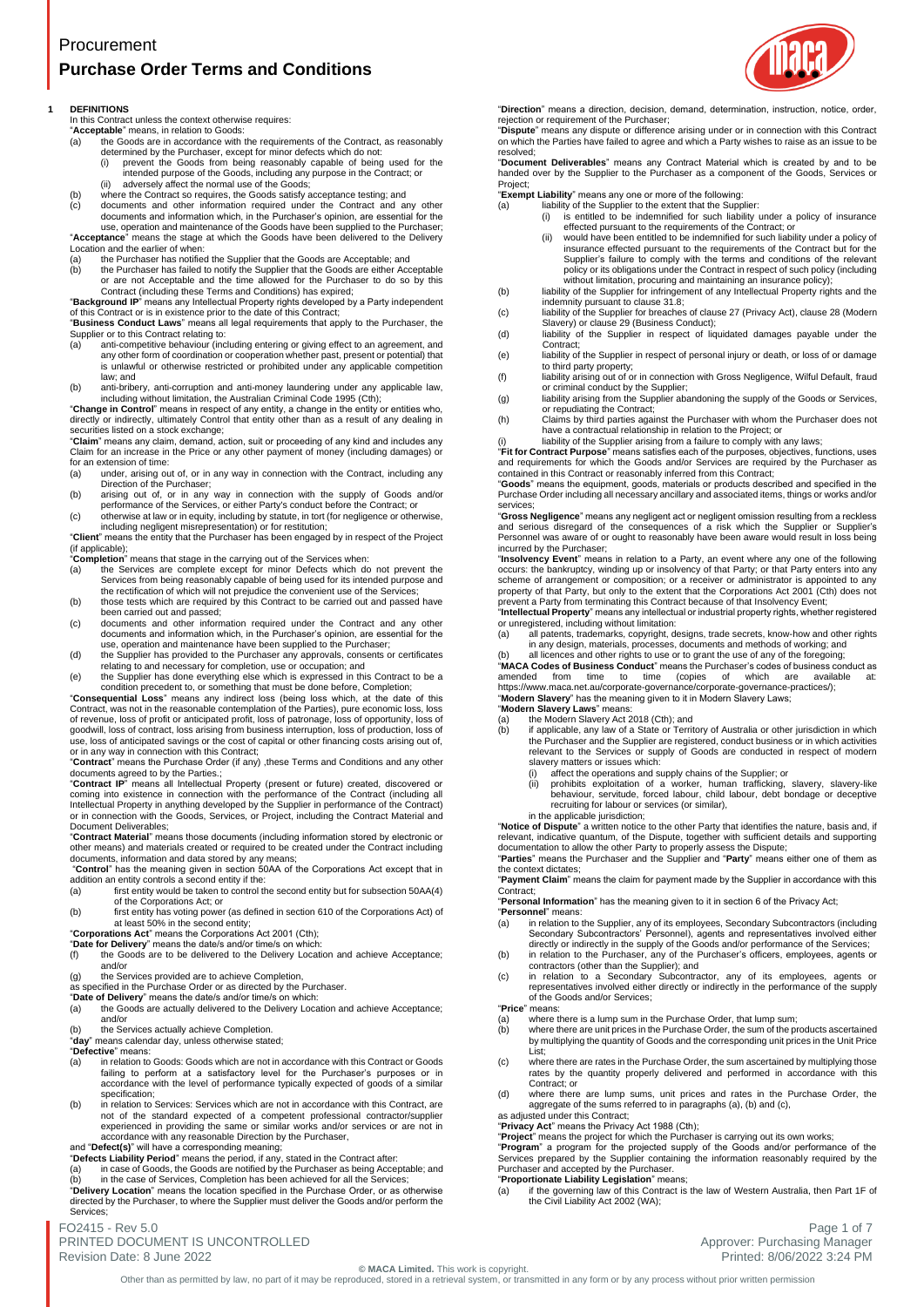- (b) if the governing law of this Contract is the law of New South Wales, then Part 4 of the Civil Liability Act 2002 (NSW); (c) if the governing law of this Contract is the law of Queensland, then Chapter 2, Part
- 
- 2 of the Civil Liability Act 2003 (Qld); (d) if the governing law of this Contract is the law of Tasmania, then Part 9A of the Civil Liability Act 2002 (Tas);
- (e) if the governing law of this Contract is the law of the Northern Territory, then the Proportionate Liability Act 2005 (NT);
- (f) if the governing law of this Contract is the law of Victoria, then Part IVAA of the Wrongs Act 1958 (Vic);
- (g) if the governing law of this Contract is the law of South Australia, then Part 3 of the Law Reform (Contributory Negligence and Apportionment of Liability) Act 2001 (SA); or (h) if the governing law of this Contract is the law of the Australian Capital Territory, then
- 

"Purchapter 7A of the Civil Law (Wrongs) Act 2002 (ACT).<br>"Purchase Order" means the document issued by the Purchaser to the Supplier to order<br>the Goods and/or Services, and includes any specifications, drawings or other do

"**Purchaser**" means the party identified as the Purchaser in the Purchase Order or the party who actually receives the Goods and/or Services if this is a different Party; "**Secondary Subcontractor**" means a subcontractor, including a consultant and a supplier,

to the Supplier; "**Services**" means the works and/or services described and specified in the Purchase Order

including all necessary ancillary and associated consumables, items, things or works and/or services; "**Site**" means the location where the Purchaser is undertaking the Project and this may be

the same location as the Delivery Location;

"**Security of Payment Act**" means legislation applying in the jurisdiction where the supply of the Goods and/or Services takes place, that has amongst its objectives the creation of a statutory entitlement to progress payments for the performance of construction work or<br>provides procedures for determining or securing payment of that entitlement, pending any<br>final assessment under the relevant const Construction Industry Security of Payment Act 1999 (NSW), the Building and Construction Industry Security of Payment Act 2002 (Vic), the Building Industry Fairness (Security of Payment) Act 2017 (Qld), the Queensland Building and Construction Commission Act 1991<br>(Qld), the Construction Contracts Act 2004 (WA), the Construction Contracts (Security of<br>Payments) Act 2004 (NT), the Building and Const

"**Supplier**" means the party identified as the supplier in the Purchase Order; "**Terms and Conditions**" means this document titled "Purchase Order Terms and

Conditions";<br>**"Unit Price List**" means the unit prices for any part or item of the Goods which may also<br>include lump sums, other sums, quantities, lead times and prices as specified in the Contract;

- "**Variation**" means any: (a) change in the quantity of the Goods and/or Services including omitting any Goods and/or Services with a view to undertaking the supply and/or performance by the Purchaser itself or by a third party;
- 
- (b) change in the character or quality of the Goods and/or Services; or (c) any other change in the scope of the supply under this Contract,
- as directed by the Purchaser in writing and identified as a Variation;

"**Wilful Default**" means, in respect of the Supplier: (a) any fraud, fraudulent concealment or dishonesty;

- (b) any wanton or reckless act or omission (including failure to perform duty) of the Supplier or any of its Personnel with reckless indifference to the possible harmful consequences arising from that act or omission; (c) any breach of contract made by the Supplier in circumstances where it knew it was
- a breach; or any illegal of malicious act or omission of the Supplier or any of its Personnel;
- 

### **2 INTERPRETATION**<br>2.1 In this Contract unle In this Contract unless a contrary intention appears:

- (a) clause headings are inserted for convenience only and will not be used in the<br>interpretation of this Contract;<br>(b) a reference to the word "including" and similar expressions are not words of
- limitation;
- <span id="page-1-0"></span>(c) if there is any inconsistency between the parts of this Contract, the part listed earlier in this claus[e 2.1\(c\)](#page-1-0) prevails to the extent of the inconsistency as follows: (i) any Special Conditions forming part of this Contract will take precedence over
	- these Terms and Conditions; (ii) these Terms and Conditions will take precedence over the Purchase Order;<br>(iii) the Purchase Order will take precedence over all annexures, schedules
	- (iii) the Purchase Order will take precedence over all annexures, schedules or appendices to this Contract; and (iv) if there is any inconsistency between these other parts of the Contract not listed
	- in this clause  $2.1(c)$ , then the following order of priority will apply:<br>(A) the part that imposes a greater or higher requirement, stan
		- (A) the part that imposes a greater or higher requirement, standard, quality,<br>level, quantum or scope; and<br>(B) if none, the part listed earlier in the Contract,
		-
		-
- will prevail to the extent of the inconsistency.<br>(d) references to parties, clauses, schedules or annexures are references to parties, clauses, schedules or annexures to, or of, this Contract and a reference to this Contract includes any schedule or annexure;
- (e) a reference to this Contract or to any other agreement, deed or document, includes respectively, this Contract or that other agreement, deed or document as amended, novated, supplemented, varied or replaced from time to time; (f) a reference to a person includes a reference to a firm, body corporate, an
- unincorporated body or other entity however constituted; (g) a Party includes the Party's executives, administrators, successors and permitted
- assigns; (h) if a Party consists of more than one person this Contract binds them jointly and each
- of them severally; (i) references to payments to any Party shall be construed to include payments to another person upon the direction of such Party;
- (j) references to any legislation, regulation, ordinance, by-law, code, instruments or other law, (or to any section or provision of any legislation, regulation, ordinance, bylaw, code, instruments or other law), includes any statutory modification (including any statutory provision substituted for any section or provision), consolidations, amendments, re-enactments or replacements of any of them;
- (k) where a Party executes this Contract in its capacity as a trustee, a reference to that Party includes any substituted or additional trustee;

FO2415 - Rev 5.0 Page 2 of 7 PRINTED DOCUMENT IS UNCONTROLLED **Approver: Purchasing Manager** Approver: Purchasing Manager Revision Date: 8 June 2022 Printed: 8/06/2022 3:24 PM

- (l) an obligation, covenant, representation or warranty on the part of more than one Party shall be deemed to be an obligation, covenant, representation or warranty on the part of those Parties jointly and each of them severally;
- (m) the singular will include the plural and vice versa and a reference to any gender includes all genders; and (n) a reference to dollars or \$ is to Australian Dollars.

**3 AGREEMENT TO SUPPLY GOODS AND/OR SERVICES** 3.1 The acceptance by the Supplier of a Purchase Order or the supply of Goods and/or Services by the Supplier (whichever occurs first) constitutes the Supplier's acceptance of these Terms and Conditions and the formation of a contract for the supply of the Goods and/or performance of the Services in accordance with the terms and conditions of this Contract. The Supplier agrees to supply the Goods and/or perform the Services to the Purchaser in consideration for the Price.

# **4 WARRANTIES**

- 4.1 The Supplier warrants and represents that the Purchaser will have ownership of the Goods<br>and/or the product of the Services free of any charge, lien, encumbrance or any other interest<br>by a third party and subject to cl
- 4.2 In relation to Goods and without limiting any warranties imposed on the Supplier at law the<br>Supplier warrants and represents that the Goods:<br>(a) are new, of merchantable quality, are not Defective, are Fit for Contract
	- which the Purchaser requires them and are in accordance with the requirements of this Contract;
	- (b) will be capable of operating satisfactorily and safely in the environment to which they will be exposed;
	- (c) correspond with any sample and/or description made available by the Purchaser to the Supplier, or provided to the Purchaser by the Supplier;
	- (d) are in compliance with any applicable standards, including, but not limited to any applicable Australian Standards and any other relevant standards; and
	- e) it will duly comply (at its own cost) with any special requirements of the Purchaser<br>and/or the Project from time to time including, but not limited to, any inductions,<br>training or other programmes relating to their res safety policies or general operational matters.
- <span id="page-1-1"></span>4.3 In relation to Services and without limiting any warranties imposed on the Supplier at law, the Supplier must:
	- (a) perform the Services to the standard of professional care, skill, judgement and diligence expected of a competent professional contractor/supplier experienced in providing the same or similar works and/or services;
	-
	- (b) follow any reasonable Direction by the Purchaser; (c) rectify all deficiencies, defects, faults, errors and omissions in the Services, which are not caused solely by the Purchaser, at no cost to the Purchaser. If any such deficiency, defect, error or omission in the Services causes the Purchaser to incur any
	- loss, then the Supplier must fully compensate the Purchaser for that loss;<br>(d) ensure the Services are in compliance with any applicable standards, including, but<br>not limited to any applicable Australian Standards and any
	-
	- (e) utilise the nominated personnel to perform the Services; and (f) it will duly comply (at its own cost) with any special requirements of the Purchaser and/or the Project from time to time including, but not limited to, any inductions, training or other programmes relating to their respective occupational health and
- <span id="page-1-2"></span>safety policies or general operational matters.<br>4.4 The Supplier will be encompassed by and adhere to the Purchaser's management plans<br>detailed in the Purchase Order. The Supplier acknowledges that it has examined the management plans and is satisfied with the contents for the purposes of complying with its obligations under this Contract.
- 4.5 The Supplier must obtain at its costs all manufacturer warranties and guarantees that apply to the Goods and procure the assignment to the Purchaser of the benefit of such warranties
- or guarantees on or before delivery of the Goods to the Purchaser. 4.6 The Supplier represents and warrants that it will take all necessary measures to comply with all relevant policies of the Purchaser and laws applicable to the Project, the Site, and the Goods and/or Services, including health, safety, environment protection and security.

# **5 DIRECTIONS**<br>5.1 The Supplier a

- The Supplier and its personnel, consultants, agents and subcontractors, must comply with the Purchaser's Directions whether oral or in writing. Where an oral Direction is given, the Purchaser must, if requested to do so by the Supplier, confirm the Direction in writing within a reasonable time.
- 5.2 If the Supplier finds any discrepancy, error or ambiguity in the Contract, it must inform the Purchaser's representative immediately and follow the Directions of the Purchaser's representative. The Supplier will have no entitlement to any Claim as a result of complying with any such Direction.

## **6 SUPPLIER PERSONNEL**

- The Purchaser has the right to:<br>(a) interview and/or evalua interview and/or evaluate the experience and qualifications of every person who will be involved in undertaking the Services on behalf of the Supplier; and
- (b) in its absolute discretion, require the replacement or removal of any person who, in the sole opinion of the Purchaser, is unsuitable to be engaged in undertaking the **Services**
- 6.2 Notwithstanding any other clause of the Contract, the Supplier must assign sufficient number<br>of experienced, qualified and skilled personnel to the Project to enable the proper<br>performance and completion of the supply the Contract.
- 6.3 If the Purchaser provides any inductions, training or other programmes relating to occupational health and safety policies or general operational matters to the Supplier's responsible under claus[e 4.2\(e\)](#page-1-1) and/o[r 4.3\(f\)](#page-1-2)

### **7 DELIVERY OF THE GOODS AND/OR SERVICES**

- 7.1 The Goods will be delivered to the Delivery Location on the Date for Delivery, or, if no date is specified, as soon as is reasonably possible and in accordance with any Direction given by<br>the Purchaser. Delivery may be
- 7.2 The Services must:<br>(a) be commen-
	- (a) be commenced immediately upon the earlier of: (i) acceptance by the Supplier of a Purchase Order;
		-
		- (ii) the date for commencement as specified in the Purchase Order; or (iii) as otherwise directed by the Purchaser;
	- (b) achieve Completion on or before the Date for Delivery; and
	-
- (c) carried out at the Delivery Location.<br>T.3 The Purchaser may, amend the Date for Delivery (acting reasonably) to an earlier or later<br>date by giving notice to the Supplier of the new Date for Delivery. The Purchaser is n Supplier. If the amended Date for Delivery is later, the Supplier must not deliver the Goods and/or Services until the amended later Date for Delivery and is not entitled to Claim any additional payments as a result of the amended later Date for Delivery

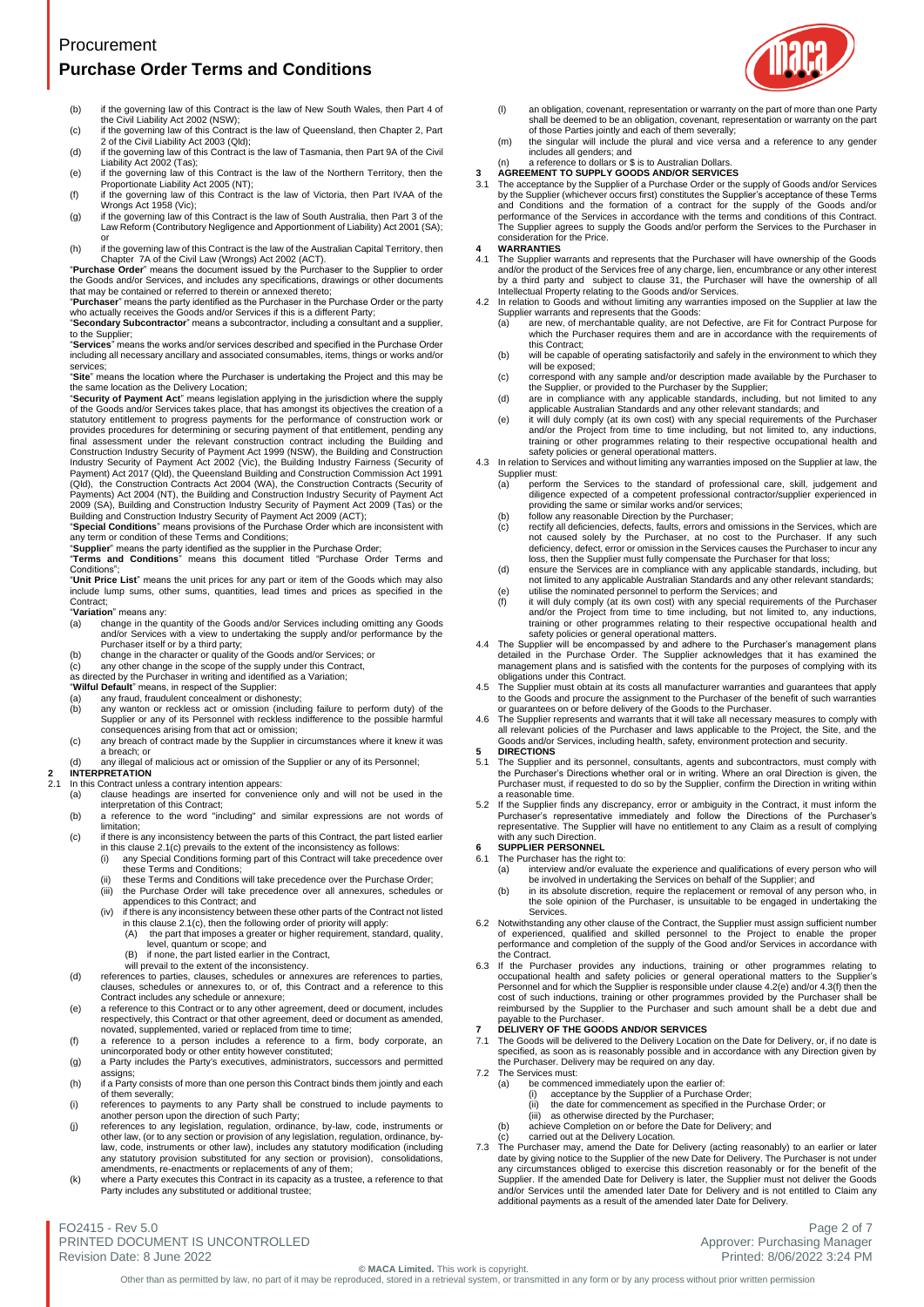

- 7.4 On the Date of Delivery, the Supplier must, at its own expense (unless otherwise directed by the Purchaser), promptly unload the Goods at the area(s) of the Delivery Location as directed by the Purchaser. The Purchaser will provide suitable and safe access for delivery
- 
- vehicles used by the Supplier at all times.<br>
7.5 The Supplier must if requested by the Purchaser:<br>
(a) provide to the Purchaser a Program and strictly abide by that Program;<br>
(b) provide to the Purchaser a Program the Good
	- (c) promptly advise the Purchaser when the Goods arrive at the Delivery Location; (d) ensure that the Goods are suitably packed to avoid damage in transit or storage;
	-
	- (e) ensure that the Goods are undamaged upon arrival to the Delivery Location; (f) ensure that all Goods are clearly marked and identified;
	- (g) ensure that any Supplier personnel, consultants, agents or subcontractors present at the Delivery Location observe the rules of the Delivery Location, including any
	- personal protective equipment requirements; (h) in the event that the Goods are lost, damaged or destroyed during delivery to the Delivery Location, indemnify the Purchaser for any losses in relation to that loss, damage or destruction;
	- (i) ensure that the Goods have a delivery docket attached to them at the time that they are dispatched to be delivered to the Delivery Location that is signed by the person delivering the Goods; and
	- (j) at the time of delivery, have the delivery docket signed by the Purchaser's representative, stating the time and date of delivery. Signed delivery dockets will be evidence of delivery only and will not constitute or be deemed to constitute acceptance of the Goods by the Purchaser.
- 
- 7.6 Without prejudice and in addition to its other rights under this Contract, if the Supplier: (a) delivers the wrong type, quantity or quality of Goods then the Purchaser may accept or reject, entirely or in part the Goods delivered and where the Goods are to be returned to the Supplier, shall be packaged and returned at the Supplier's expense; and/or
	- (b) delivers the Goods at a time or place other than the Date for Delivery and the Delivery Location, then the Purchaser may (in its absolute discretion) refuse or reject the Goods, without prior notice or procure the Goods from another supplier, and the Supplier will be liable for any additional costs incurred by the Purchaser.

- **8 INSPECTION AND TESTING** 8.1 At any time, the Purchaser is entitled to inspect, examine and test the Goods and/or Services. No inspection or testing, nor the results of the inspection or testing by the Purchaser will in any way relieve or reduce the obligations of the Supplier to the Purchaser
- under this Contract or otherwise. 8.2 At all reasonable times, the Purchaser has the right to carry out site inspections, examinations and testing at the Supplier's premises or any other premises where the Goods are being manufactured or stored.
- 8.3 The Supplier must:<br>(a) provide to
	- (a) provide to the Purchaser, at the Purchaser's request, copies of all technical and quality documentation and information relating to the Goods and/or Services and all other reasonable assistance; and
	- (b) ensure that the Purchaser is provided with access to the Supplier's premises or any other premises where the Goods are or were being manufactured or stored, to enable the Purchaser to inspect, examine and test the Goods and/or Services.
- 8.4 If the inspections, examinations or tests show the Goods and/or /Services to be Defective the costs incurred by the Purchaser in conducting the inspections, examinations and tests will be a debt due from the Supplier to the Purchaser.
- **9 ACCEPTANCE AND REJECTION OF GOODS AND/OR SERVICES**<br>9.1 The Purchaser must use best endeavours to inspect and assess the:
- The Purchaser must use best endeavours to inspect and assess the:<br>(a) Goods as soon as practicable after the Date of Delivery (being
	- (a) Goods as soon as practicable after the Date of Delivery (being the later of seven (7) days after the Date of Delivery and any other period nominated in the Contract) and advise the Supplier whether or not the Goods are Acceptable. If the Goods are not
		- Acceptable:<br>(i) the Pu<br>(ii) the Su
		- (i) the Purchaser must provide reasons; and (ii) the Supplier must re-deliver the Goods,
		- and the process of delivery by the Supplier and assessment by the Purchaser whether the Goods are Acceptable is repeated until Acceptance is achieved.
	- (b) Services as soon as practicable after the Date of Delivery (being the later of seven (7) days after the Date of Delivery and any other period nominated in the Contract) and advise the Supplier whether the Services have reached Completion. If the<br>Services have not reached Completion:<br>(i) the Purchaser must provide reasons; and
		-
		- (ii) the Supplier must reperform the Services so that the Services are no longer Defective,

and the process of performance by the Supplier and assessment by the Purchaser whether the Services have reached Completion is repeated until Completion is achieved.

- 9.2 A failure by the Purchaser to inspect or assess the:
	-

(a) Goods, or the Acceptance of Goods by the Purchaser; or<br>(b) Services, of the Completion of the Services by the Purchaser,<br>which are or will be Defective, does not constitute a waiver and does not relieve the Su

from its obligation under the Contract.

- 9.3 If, at any time prior to the expiration of the Defects Liability Period, it is apparent to the Purchaser that the Goods and/or Services are Defective, then the Purchaser may, at its sole discretion:
	- (a) return the Defective Goods to the Supplier;
	- (b) direct the Supplier to rectify any omissions or Defects in the Defective Goods and/or
	- Services within a period of time determined at the Purchaser's discretion; (c) direct the Supplier to replace the Defective Goods within a period of time determined
	- at the Purchaser's discretion; and/or
	- (d) withhold any payment due to the Supplier.
- 9.4 In the event that the Supplier fails to comply with such a Direction within the time specified<br>by the Purchaser, then the Purchaser may have the work of rectification, removal and/or<br>replacement carried out by third pa
	-
	- (b) any other materials or part of the Project affected; or (c) any other losses incidental to the failure of the Goods and/or Services,
	-
- will be to the account of the Supplier. **10 DEFECTS LIABILITY PERIOD**
- 10.1 At any time up to fourteen (14) days after the expiry of the Defects Liability Period, the Purchaser may direct the Supplier to rectify any Defect. The Supplier must comply with any Direction within the time stated in the Direction, or if no time is stated, within a reasonable
- time. 10.2 If the Supplier fails to comply with a Direction given under this clause, or where rectification work is required urgently with respect to the Goods and/or Services, the Purchaser may perform the work or have the work performed or by others. The cost to the Purchaser of having the work performed will be a debt due from the Supplier to the Purchaser

FO2415 - Rev 5.0 Page 3 of 7 PRINTED DOCUMENT IS UNCONTROLLED **Approver: Purchasing Manager** Approver: Purchasing Manager Revision Date: 8 June 2022 2:24 PM

## **11 DOCUMENTATION**

- 11.1 All documentation provided to the Purchaser under this Contract must be in English, current and up to date versions, accurate, comply with any applicable requirements of any authorities and be acceptable to the Purchaser.
- 11.2 Notwithstanding any other clause of this Contract that specifies specific documentation to be<br>provided under the Contract, the Supplier must provide the Purchaser with:<br>(a) all documentation necessary for the effectiv
	- (b) keep available to the Purchaser at the place of manufacture, fabrication or assembly of any significant part of the Goods, a set of the documents affecting that part.
		-
- **12 TRANSFER OF TITLE AND RISK** 12.1 Title in the Goods and/or Services will be transferred to the Purchaser upon the earlier of: (a) payment for the Goods and Services by the Purchaser; or (b) the Date of Delivery.
- 12.2 Risk of the Goods and/or Services remains with the Supplier and only transfers to the Purchaser when:<br>(a) in the case
- (a) in the case of Goods, all the Goods are delivered in accordance with these terms; and  $\langle h \rangle$  in the case of Senvices. Completion has been achieved for all the Senvices In the case of Services, Completion has been achieved for all the Services. **13 PAYMENT**
- 13.1 The Price and/or each rate making up the Price is fixed, is exclusive of GST (unless stated otherwise) and will not be subject to adjustment for rise and fall or for exchange rate variations. Unless expressly stated in this Contract, no other sums, fees or charges will be payable in relation to the Goods supplied and/or Services performed, or in relation to this
- <span id="page-2-0"></span>Contract generally. 13.2 Unless stated otherwise in the Contract, the Supplier must submit to the Purchaser a Payment Claim on the last day of each month. If a Payment Claim is submitted earlier than the last day of the month, then the Purchaser will deem that the Payment Claim was submitted on the last day of the month. If a Payment Claim is submitted later than the last day of the month or if it<br>was submitted earlier than the last day of the month but is not in the form required by this<br>clause, then the Purchaser will d
	- day of the following month. Each Payment Claim must: (a) contain sufficient detail for the Purchaser to calculate the amount owing;
	- $\overrightarrow{b}$  be provided in a format approved by the Purchaser and constitute a valid tax invoice; and
	-

(c) include all supporting documentation. 13.3 The amount payable by the Purchaser to the Supplier in relation to each Payment Claim is calculated as follows:<br>(a) if rates apply

- (a) if rates apply, by applying the rates to the quantities of Goods delivered and/or Services performed by the Supplier in accordance with this Contract, as measured by the Purchaser;
- (b) if unit prices apply, by applying the unit prices to the quantities of Goods delivered and/or Services performed by the Supplier in accordance with this Contract, as measured by the Purchaser;
- (c) otherwise, by valuing the Goods and/or Services supplied and work completed to the date of the Payment Claim (as a proportion of the Price);
- (d) by adding or subtracting any other amounts due from one Party to the other under the Contract; and
- 
- (e) by deducting retention money pursuant to this Contract. 13.4 The Purchaser must assess each Payment Claim within twenty-one (21) days of deemed submission under claus[e 13.2.](#page-2-0)
- 13.5 The Purchaser must pay the Supplier the amount calculated by the Purchaser as payable in relation to the Payment Claim within as follows:
	- (a) if a Security of Payment Act does not apply to the supply of Goods and/or performance<br>of the Services, then within forty-five (45) days from the end of the month in which the<br>Payment Claim was deemed to have been submi
		- Services, then within
		- (i) forty-two (42) days from the day in which the Payment Claim was deemed to have been submitted; or
		- (ii) if a Security of Payment Act makes payment mandatory within a shorter period of time than forty-two (42) days, the last day of the mandatory payment period pursuant to the Security of Payment Act from the date the Payment Claim is
- deemed to have been submitted under this clause. 13.6 To the extent permitted by law, the Purchaser shall not be liable for any Claim submitted by the Supplier more than six (6) months following the delivery of Goods and/or completion of the Services.
- 13.7 Following the delivery of the last Goods and those Goods being deemed Acceptable and/or Completion of the Services, the Supplier will submit its final Payment Claim and automatically releases the Purchaser from any liability to make any other payments (other than the final
- Payment Claim as assessed) to the Supplier. 13.8 Payment for the Goods and/or Services does not constitute acceptance of the Goods and/or
- Services but is a payment on account only. 13.9 Without limiting the Purchaser's rights under any provision in this Contract, the Purchaser may deduct from any sums due to the Supplier (including in respect of a Payment Claim or any retention) any sum which the Purchaser asserts is or may become payable by the Supplier to the Purchaser, including:
	- (a) any debts or moneys due or becoming due by the Supplier (or the Supplier's Personnel) to the Purchaser; and
	- (b) any Claim to money which the Purchaser has or may have against the Supplier (or the Supplier's Personnel) whether the Purchaser's right to payment arises by way of damages (whether liquidated or unliquidated), debt, restitution or otherwise, arising under or in connection with this Contract and/or the Project. For the avoidance
		- of doubt, nothing in this clause will affect the right of the Purchaser to recover from the Supplier the whole of any such sum or any balance that remains owing.

### <span id="page-2-1"></span>**14 VARIATIONS**

- 14.1 The Purchaser may, at any time, issue a Variation, including omitting any Goods and/or Services with a view to undertaking the supply and/or performance by the Purchaser itself or<br>by a third party, and the Supplier must perform the Variation. The Supplier must provide an<br>estimate of the cost of the Variation
- days of the Variation being issued. 14.2 If the Supplier considers that a Direction from the Purchaser is a Direction for a Variation but which does not comply with the formal requirements of a Variation, in order to have any entitlement arising from that Direction, the Supplier must, within seven (7) days of that Direction and before commencing work pursuant to the Direction, notify the Purchaser in writing that the Supplier considers that the work is a Variation together with an estimate of the cost of the Variation and the impact on the Date for Delivery.
- 14.3 Where the Purchaser issues a Variation, the Price will be altered by an amount calculated in
	- the following order of priority: (a) to the extent that the Parties have agreed the amount of the alteration, then the amount agreed;
	- (b) to the extent that this Contract provides for the amount of the alteration, then that amount;
	- (c) to the extent that the rates contained in this Contract apply, by applying those rates to the quantities properly supplied in accordance with this Contract; and

**© MACA Limited.** This work is copyright. Other than as permitted by law, no part of it may be reproduced, stored in a retrieval system, or transmitted in any form or by any process without prior written permission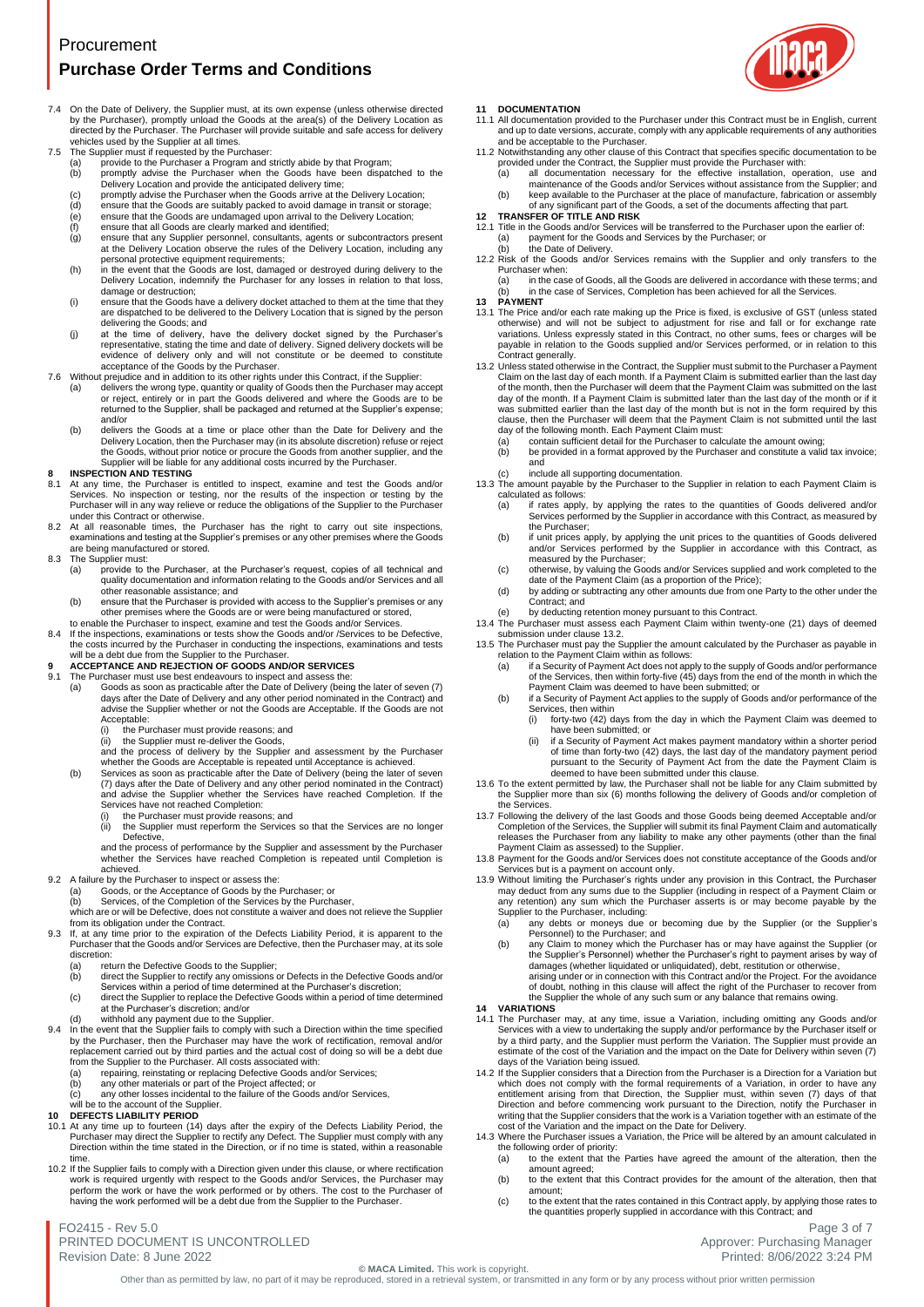- (d) failing any of the above being applicable, then by the amount reasonably assessed by the Purchaser
- 14.4 To have any entitlement to any extra payment or for an extension of time as a consequence of performing a Variation, or, the Goods or Services the subject of a Direction which it considers to be a Direction for a Variation, the Supplier must strictly comply with the requirements of this claus[e 14.](#page-2-1)
- <span id="page-3-1"></span>**EXTENSION OF TIME**
- 15.1 The Supplier must, on becoming aware of anything which will or is likely to cause delay to the Acceptance of the Goods and/or Completion of the Services shall promptly, and in any event within 24 hours, give the Purchaser written notice of that cause, the estimated delay
- and mitigation steps the Supplier is taking to mitigate the delay.<br>
15.2 The Purchaser may, by notice in writing to the Supplier, extend the Date for Delivery (acting<br>
reasonably). The Purchaser is not under any circumstan
	- (a) the Supplier can demonstrate that it actually has been or will be delayed in achieving the Date for Delivery by:<br>(i) a Variation: or
		- a Variation; or
		- any act or omission by the Purchaser or Purchaser's Personnel,
		- (b) the cause was beyond the reasonable control of the Supplier;<br>(c) the Supplier has not contributed to the cause and has taken a
		-
		- (c) the Supplier has not contributed to the cause and has taken all reasonable steps to mitigate the effect of the delay; and (d) the Supplier has given the Purchaser all notices strictly in accordance with the requirements of this clause.
- 15.4 Where one period of delay has more than one cause, and if one or more of those causes is not a cause for which the Supplier is entitled to claim an extension of time, the Supplier will have no entitlement to an extension of time to the extent that the causes of delay occur **concurrently**
- 15.5 Where the Supplier wishes to make a claim for an extension of time, the Supplier must give a notice in writing to the Purchaser within five (5) days of the commencement of the cause of the delay occurring which provides full detailed particulars of the cause of the delay, how that cause has delayed or will delay the Supplier from achieving the Date for Delivery, the period of the delay (including the dates of commencement and, if applicable, conclusion of
- <span id="page-3-0"></span>the delay) and the extension of time claimed. 15.6 The Purchaser will determine the period of any extension of time to the Date for Delivery to which the Supplier is entitled as a consequence of the alleged cause of the delay. A failure of the Purchaser to grant a reasonable extension of time will not cause the Date for Delivery
- to be set at large. 15.7 For each day that the Date for Delivery is extended by the Purchaser in accordance with claus[e 15.6](#page-3-0) due to a breach of this Contract by the Purchaser, the Purchaser will pay the Supplier the direct on-site costs (but not any off-site overheads or profit) that are actually, properly and reasonably incurred by the Supplier and provided the Supplier has supplied<br>the Purchaser with evidence satisfactory to the Purchaser of the relevant amount.<br>15.8 Except as otherwise expressly provided in this
	- (a) Supplier's sole remedy for delay shall be an extension of time to the Date for Delivery as provided in this Contract and the Supplier shall not be entitled to any costs, losses, expenses or damages as a result of or in connection with any delay or extension of time.
	- (b) Supplier will have no entitlement to claim any extension of time or any costs in relation to delay or disruption.

## **16 LATE DELIVERY**

- 16.1 If the Supplier does not achieve:
	- (a) Acceptance of the Goods; or<br>(b) Completion of the Services. Completion of the Services
- by the Date for Delivery (including in respect of any Separable Portion), the Supplier will be liable to the Purchaser for liquidated damages in the amount identified in the Contract from the Date for Delivery up to and including the Date of Delivery. The amount is a debt due
- from the Supplier to the Purchaser. 16.2 All amounts of such liquidated damages for which the Supplier may become liable under this Contract are agreed to be a genuine pre-estimate of the loss which may be sustained by the Purchaser in the event that the Supplier fails to comply with the relevant obligation
- under the Contract and are not a penalty. 16.3 The payment of liquidated damages under this Contract does not prevent the Purchaser from exercising any other rights and remedies provided for under this Contract and does not<br>relieve the Supplier from its obligations to diligently deliver the Goods and perform the<br>Services or from any other obligations a
- 16.4 If:<br>(a)
	- the Contract does not have any amount stated or any provision completed for liquidated damages; or (b) any provision in the Contract is completed by words which indicate that liquidated
	- damages will not apply to this Contract (including by the use of the words 'not applicable', 'nil' or otherwise); or

(c) if the imposition of liquidated damages is found to be unenforceable for any reason,<br>the Purchaser will be entitled to Claim in respect of the delay and the Supplier must<br>indemnify the Purchaser from any loss, cost, da the Purchaser by reason of the Supplier not achieving Acceptance of the Goods and/or Completion of the Services by the Date for Delivery.

- **17 ACCESS** 17.1 The Supplier acknowledges that if the Supplier enters the Site or any other premises in connection with the Contract, the Supplier must take all measures necessary to protect people and property, avoid unnecessary interference with the passage of people and
- vehicles and prevent nuisance and unnecessary noise and disturbance.<br>17.2 The Supplier must obtain all necessary permits and approvals to supply the Goods to the<br>Delivery Location and/or undertake the Services at the Deliv
- 17.3 The Supplier must ensure that its personnel, consultants, agents or subcontractors act in a safe and lawful manner and that they comply with all relevant safety legislation and with the Purchaser's safety standards and policies when they are on the Site or on any other premises.
- 17.4 The Purchaser is not responsible for any damage done to the Supplier's property (including property of the Supplier's personnel, consultants, agents or subcontractors) or for any personal injury sustained by any of the Supplier's personnel, consultants, agents or<br>subcontractors occurring on the Site or any other premises. The Supplier unconditionally<br>and irrevocably releases the Purchaser from that action against the Purchaser or against any of the Purchaser's Related Bodies Corporate in respect of any such circumstances.
- **18 HEALTH AND SAFETY**
- 18.1 The Supplier must provide to the Purchaser, a Material Safety Data Sheets (MSDS) and identify potential hazards in the use and application of material substances prior to or on delivery of the Goods. Such information must include measures and precautions to be taken in storing and handling the Goods.

FO2415 - Rev 5.0 Page 4 of 7 PRINTED DOCUMENT IS UNCONTROLLED **Approver: Purchasing Manager** Approver: Purchasing Manager Revision Date: 8 June 2022 2:24 PM



- 18.2 Where Goods supplied by the Supplier to the Purchaser are plant and/or equipment or where the performance of the Services requires plant and/or equipment to be used, the Supplier must ensure<br> $(a)$  the p
	- (a) the plant and equipment is in safe working order, repair and condition and complies with current occupational health and safety legislation or codes of practice;
	- (b) that a compliance certificate is provided by the Supplier to the Purchaser confirming that the plant and equipment is in compliance with current occupational health and safety legislation or codes of practice; and
	- (c) safe operating instructions are provided and operators have received an induction in the safe use of the plant and equipment.
- <span id="page-3-4"></span>**19 INDEMNITY AND LIABILITY** 19.1 The Supplier acknowledges that if the Supplier enters the Delivery Location, then to the extent permitted by law, the Supplier does so at the Supplier's own risk and in compliance with all applicable Site rules, or as otherwise directed by the Purchaser.
- 19.2 The Supplier will be liable for, and must indemnify the Purchaser and keep the Purchaser<br>indemnified from and against any liability and any loss, injury or damage of any kind<br>whatsoever arising out of an act or omissi
- <span id="page-3-2"></span>Personnel may have contributed to the liability, injury loss or damage. 19.3 Notwithstanding any other provision in this Contract to the contrary (but subject to clause 26.7) and to the extent permitted by law, the Supplier's total aggregate liability to the Purchaser whether arising out of or in connection with the Contract, under statute, in tort (for negligence or otherwise) or any other basis in law or equity, is limited to the greater of the:
	- (a) 200% of the Price; and<br>(b) the limit of any relevant (b) the limit of any relevant insurance coverage required to be maintained by the Supplier under this Contract,

but nothing in this clause [19.3](#page-3-2) will affect or reduce the Supplier's liability arising out of or in connection with any Exempt Liability and such liability will not be taken into account in determining whether the Supplier

- 19.5 Notwithstanding any other provision in this Contract and to the extent permitted by law, the Purchaser's total aggregate liability whether arising out of or in connection with the Contract, under statute, in tort (for negligence or otherwise) or any other basis in law or in equity, will be limited to the greater of the:
	- (a) Price;
	- the limit of any relevant insurance coverage required to be maintained by the Purchaser under this Contract.
- <span id="page-3-3"></span>19.6 Notwithstanding any other provision of this Contract to the contrary and to the full extent permitted by law:<br>(a) neither P.
	- neither Party will be liable to the other (including in respect of any indemnity), on any basis (including negligence, tort, contract, statute, equity or otherwise), for any<br>Consequential Loss arising under or in connection with this Contract, and the<br>Purchaser is released from any liability to the Supplier, an from any liability to the Purchaser, in respect of such Consequential Loss (but nothing in this claus[e 19.6](#page-3-3) will affect or reduce a Party's liability to the other Party arising out
	- of or in connection with any Exempt Liability); and<br>the Supplier will indemnify (and will keep indemnified) the Purchaser (and the<br>Purchaser's Personnel) from and against any liabilities claimed or made on any basis<br>(inclu whom the Purchaser does not have a contractual relationship in relation to the Project) for Consequential Loss against the Purchaser (and the Purchaser's Personnel)<br>directly or indirectly arising out of or in connection with the Goods, Services or this<br>Contract to the extent that Consequential Loss was caused Supplier.
- 19.7 It is agreed that to the extent permitted by law the operation of the Proportionate Liability Legislation is excluded in relation to any Claims brought by the Purchaser against the Supplier in connection with this Contract whether such claims are sought to be enforced in contract, tort or otherwise.
- 19.8 If any of the provisions of the Proportionate Liability Legislation apply to any claim between the Purchase and the Supplier whether in contract, tort or otherwise, the Supplier will
	- indemnify the Purchaser against: (a) any liability to or claim by any other person; and
	-
	- (b) any cost, loss, expense or damage incurred by the Purchaser, or which the Supplier would be liable but for the operation of the Proportionate Liability Legislation.
- 19.9 The provisions of this claus[e 19](#page-3-4) will survive the expiration or termination of this Contract. **20 INSURANCE**
- <span id="page-3-5"></span>20.1 The Supplier must effect and maintain the following insurance policies for the duration of the Contract:<br>(a) if
	- if the Supplier is responsible for transporting the Goods or any other items, goods and transit insurance covering damage to Goods (and if the Contract provides an amount, of at least the amount prescribed in the Contract) and any other items to be incorporated or used in relation to the Goods, while in transit;
	- (b) public liability insurance that provides cover of at least \$10 million per event in relation to liability arising out of personal injury, death, disease or illness, or liability to third parties for loss or damage to property caused by or in connection with the Goods<br>and/or Services or otherwise in relation to the Supplier's performance of this Contract<br>and the public liability insurance must cover the Sup Subcontractors;
	- (c) workers' compensation insurance against its liability to its employees or persons
	- deemed to be employees as required under any applicable legislation; and<br>(d) if the Supplier must carry out any design work or other professional services,<br>professional indemnity insurance that provides cover of at least \$ that covers any liability of the Supplier in respect of a breach of duty owed by the Supplier in the course of the performance of the Supplier's business or profession, whether as a result of Contract, misleading or deceptive conduct, negligence or otherwise.
- 20.2 If the Supplier fails to comply with any provisions relating to insurance, the Purchaser may, but is not obliged to, effect, renew, or pay the premium due in respect of the relevant
- insurance policies, and may recover the cost of doing so as a debt due from the Supplier. 20.3 Compliance with all provisions relating to insurance is a condition precedent to payment. The Purchaser shall not be in breach of this Contract should payment be delayed or withheld due to the Supplier's non-compliance with such provisions.
- 
- 20.4 In relation to each insurance policy referred to in this claus[e 20,](#page-3-5) the Supplier must:<br>
(a) with the exception of the professional indemnity policy (if it is required), cover the<br>
Purchaser's entire liability for clai
	- all insurances required to be taken out pursuant to this clause [20](#page-3-5) are treated as primary insurances which will be required to respond in priority to any insurance taken out by the Purchaser or the principal in respect of the same or similar risk; any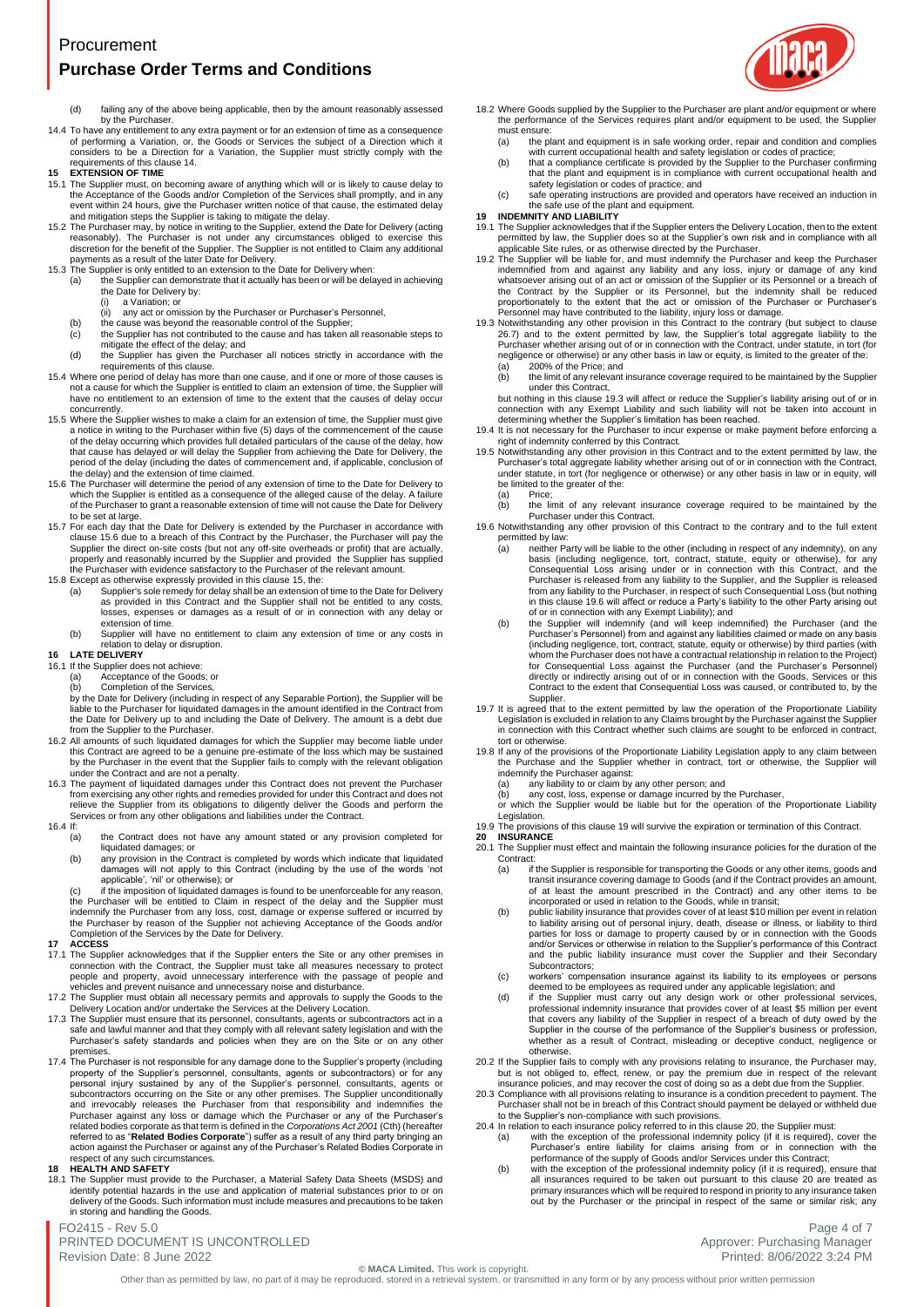

deductible under any insurance taken out by the Supplier shall be borne wholly by the Supplier;

- (c) with the exception of the professional indemnity policy (if it is required), require its insurers to include a principal's indemnity extension to cover the Purchaser for their vicarious liability arising out of the actions of the Supplier and/or their Secondary Subcontractors, a cross liability provision stipulating that such insurances shall<br>apply as though separate policies had been issued to each insured;<br>(d) with the exception of the professional indemnity policy (if it is re
- insurers to waive all rights of subrogation against the Purchaser in respect of any claim arising out of the insurance policies;
- (e) provide to the Purchaser, before commencing the supply of the Goods and/or the Services and being entitled to any payment under this Contract or following any request from the Purchaser, certificates of currency and an
- (f) provide the Purchaser with a copy of any notice, cancellation, non-renewal or material alteration given by the insurer within twenty-four (24) hours of receipt.
- <span id="page-4-7"></span>**21 DEFAULT**
- <span id="page-4-3"></span>21.1 In addition to any other rights that the Purchaser has under this Contract or at law, if the Supplier commits a breach of any obligation in this Contract which, in the Purchaser's<br>opinion is capable of remedy, the Purchaser may give the Supplier a written notice of default.<br>A notice provided under this claus[e 21.1](#page-4-3) Supplier must rectify the breach. If there is no timeframe specified, then it shall be within a reasonable time.
- 21.2 Time is of the essence and if the Supplier has not performed any of its obligations under this Contract within the prescribed time periods, then the Purchaser is entitled, at its sole discretion, to treat such a breach as a breach which is not capable of remedy.
- <span id="page-4-11"></span><span id="page-4-4"></span>21.3 If:
	- (a) the Supplier fails to rectify the default within the time specified in a notice given under claus[e 21.1;](#page-4-3)
	- (b) the breach is, in the Purchaser's opinion, not capable of being remedied;<br>(c) in respect of clause 21.3(c), there is a Change in Control of the Supplier
	- (c) in respect of claus[e 21.3\(c\),](#page-4-4) there is a Change in Control of the Supplier without the Purchaser's prior written approval; or
	- (d) an Insolvency Event occurs in relation to the Supplier,
	-
	- the Purchaser may, by notice in writing, do either or both of the following: (e) suspend payments due or which may become due under this Contract; and/or
	- (e) suspe<br>(f) either:<br>(i) ii
		- ...<br>immediately take over the incomplete Goods and/or Services and the Supplier's plant and equipment at the Site, and at its option have the Goods
		- and/or Services completed and delivered by itself or others; or (ii) terminate this Contract, in which case the respective rights and liabilities of the Parties will be the same as they would be at common law if the Supplier had wrongfully repudiated the Contract.
- <span id="page-4-5"></span>21.4 If the Purchaser exercises the power in claus[e 21.3\(f\)\(i\),](#page-4-5) then, when the Goods have been delivered and deemed Acceptable and/or Services have achieved Completion, and when anything else the Supplier was obligated to undertake pursuant to this Contract has been done, the Purchaser must calculate the difference between:<br>(a) the additional cost of having the Supplier's obligations completed by itself (including
	- its own management and administrative costs) or any other third party or parties, and any other loss, cost, damage or expense suffered or incurred by reason of the Supplier's default; and
	- (b) the amount of suspended payments and security (including any retention) called on by the Purchaser.
- 21.5 If the calculation results in a shortfall to the Purchaser, the Supplier must pay the amount of
- <span id="page-4-6"></span>the shortfall to the Purchaser within seven (7) days of a written demand for payment.<br>21.6 If the Purchaser falls to comply with its payment obligations under this Contract, the Supplier<br>may give the Purchaser a written no not remedy the breach within a further twenty-eight (28) days or fails to propose a reasonably remediation plan for the Purchaser to remedy, as soon as practicable, the reach subject of the breach notice. If the Purchaser The Supplier will have no right to terminate the Contract unless it has strictly complied with this clause. The Supplier has no other rights for the Purchaser's breach of this Contract (including no right to suspend its obligations) other than under this clause [21.6.](#page-4-6) If the Contract is terminated pursuant to this clause, the Supplier is only entitled to claim and be paid:<br>(a)
	- a) the value of the Goods supplied and/or Services undertaken up to the date of<br>termination (as assessed if it was a Payment Claim); and<br>the actual and reasonable costs incurred in demobilising the Supplier's plant,
	- equipment and Personnel from the Delivery Location.
- 21.7 If it is determined that a termination of this Contract by the Purchaser is wrongful, such termination will be deemed a termination for convenience under claus[e 21](#page-4-7) and the Supplier's rights and remedies upon termination will be limited to those set out under claus[e 21.](#page-4-7) **22 TERMINATION FOR CONVENIENCE**
- 
- 22.1 The Purchaser may in its absolute discretion terminate the Contract, in whole or in part, for<br>its convenience, by providing reasonable written notice to the Supplier.<br>22.2 Upon receipt of the notice of termination for
- further orders for Goods or incur any further liabilities for the purposes of the Contract and must comply with any Directions contained in the notice of termination for convenience.
- 22.3 In the event of termination for convenience by the Purchaser, the Supplier may only claim payment from the Purchaser:
	- (a) for any Goods and/or Services supplied and/or performed in accordance with the Contract at the date of termination and not included in any previous payment (as
- assessed if it was a Payment Claim); and<br>the actual and reasonable costs incurred in demobilising the Supplier's plant,<br>equipment and Personnel from the Delivery Location.<br>22.4 No action taken by the Purchaser under this c
- the Supplier (all of which must continue in full force and effect as if there had been no such termination) with respect to the Goods delivered and/or Services that are completed in accordance with the Contract.

## **23 CUSTOMS CLEARANCE AND CUSTOMS DUTY**

- 23.1 The Supplier is responsible for handling and clearing through customs in all applicable jurisdictions (including Australia), all overseas sourced Goods, materials, plant, and other
- items that are to be supplied by the Supplier under this Contract.<br>23.2 The Supplier must bear and pay for any Australian customs duty that may be payable in<br>connection with the importation into Australia of:
	- (a) any plant or equipment used to manufacture or transport the Goods; and (b) the Goods, materials, plant, or other items required to repair, replace or the Goods, materials, plant, or other items required to repair, replace or rectify any
	- loss, damage or defect that the Supplier is required to repair, replace or rectify at its cost

## FO2415 - Rev 5.0 Page 5 of 7 PRINTED DOCUMENT IS UNCONTROLLED **Approver: Purchasing Manager** Approver: Purchasing Manager Revision Date: 8 June 2022 2:24 PM

## <span id="page-4-8"></span>**24 GST**

- 24.1 In this claus[e 24,](#page-4-8) GST means GST within the meaning of A New Tax System (Goods and Services Tax) Act 1999 (Cth) (as amended) and terms which are defined in that Act have the
- same meaning in this Contract. 24.2 Unless otherwise expressly stated, the Price and any other amounts due to the Supplier are exclusive of GST.
- 24.3 In addition to any payment obligation of the Purchaser for a taxable supply in connection with this agreement, the Purchaser must pay to the Supplier the GST payable by the Supplier on any taxable supply under this Contract.
- 24.4 If this Contract requires a Party to pay for, reimburse or compensate against any expense or<br>liability (reimbursable expense) incurred by the other Party (payee) to a third party, the<br>amount to be paid, reimbursed or net of any input tax credit to which the payee is entitled in respect of the reimbursable expense (net amount).
- 
- <span id="page-4-10"></span>**25 DISPUTE RESOLUTION**
- 
- <span id="page-4-12"></span>25.1 In the event of a Dispute, either Party may deliver a Notice of Dispute.<br>25.2 Notwithstanding the existence of a dispute the Supplier shall continue to perform the Contract,<br>including compliance by the Supplier with a
- - proceedings in respect of a Dispute that: (a) a Notice of Dispute has been delivered in relation to the Dispute; and
	- (b) an Executive Conference has taken place (or the Party seeking to issue legal proceedings has attempted to arrange an Executive Conference to take place) to attempt to resolve the Dispute;
	- (c) at least sixty (60) days have passed after delivery of the relevant Notice of Dispute; and
- (d) the Party seeking to issue legal proceedings has complied to the extent reasonably possible with is obligations in claus[e 25.](#page-4-10)
- <span id="page-4-9"></span>25.5 Nothing in this clause will prejudice the right of a Party to seek urgent injunctive or declaratory

- relief.<br>26. BUILDING CODE REQUIREMENTS<br>26.1 The Code for the Tendering and Performance of Building Work 2016 (Cth) (as amended)<br>("Building Code") may apply to this Project. By agreeing to undertake the supply of Goods<br>and/ Building Code should the Building Code apply to the Project. The Building Code is available<br>at: <u>https://www.legislation.gov.au/Details/F2019C00289</u>.
- <span id="page-4-0"></span>**27 PRIVACY ACT**
- 27.1 Each Party agrees to comply with their obligations under the Privacy Act in respect of Personal Information obtained or disclosed to them pursuant to this Contract.
- 27.2 Each Party warrants to the other Party that is has complied with the Privacy Act in obtaining Personal Information disclosed pursuant to this Contract.
- 27.3 If the Supplier fails to comply with any aspect of this claus[e 27](#page-4-0) then, without limiting any of the Purchaser's other rights under the Contract or at law the Supplier must indemnify the Purchaser against any loss arising out of or in connection with such failure. **28 MODERN SLAVERY**

- <span id="page-4-1"></span>28.1 The Purchaser works to comply with the requirements of Modern Slavery Laws and expects the same of its consultants, suppliers and subcontractors.
- 28.2 The Supplier warrants and agrees that it:<br>(a) is aware of all applicable obligation
	-
	- (a) is aware of all applicable obligations of the Supplier under Modern Slavery Laws;<br>(b) has complied, and will comply at all times, with Modern Slavery Laws;<br>(c) has taken, and will continue to take, all reasonable and n
	- ensure no such Modern Slavery exists; and (d) will promptly upon request and at no cost to the Purchaser, provide all information reasonably requested by the Purchaser regarding the Supplier's operations and supply chains to enable the Purchaser to comply with its own obligations, including as
- to reporting, under Modern Slavery Laws.<br>28.3 If the Supplier fails to remedy, or provide an acceptable plan to remedy, any identified<br>instances of Modern Slavery within its operations and supply chain within the time fram cordance with clause [21.3.](#page-4-11)
- <span id="page-4-2"></span>**29 BUSINESS CONDUCT**
- 29.1 The Purchaser adopts a no tolerance policy in relation to bribery, corruption and secret commissions or profits. At all times, the Supplier and the Supplier's Personnel must comply
	- with:<br>(a) MACA Codes of Business Conduct; and
- (b) Business Conduct Laws. 29.2 The Supplier represents and warrants that as at the date of this Contract:
	-
	- (a) it shall comply with MACA Codes of Business Conduct;<br>(b) it complies and shall continue to comply with all Busines
	- (b) it complies and shall continue to comply with all Business Conduct Laws; and<br>(c) it has not engaged in any anti-competitive behaviour in relation to the potential or<br>actual terms and conditions of this Contract, includ
	- (d) that neither it nor its directors have been convicted of any offence, and have not been the subject of any investigation or enforcement proceedings by any governmental, administrative or regulatory body regarding any offence or alleged offence, under any applicable Business Conduct Laws; and
	- (e) to the best of its knowledge:
		- (i) no conflict of interest exists or is likely to arise in the performance of its obligations under this Contract by itself, its Personnel or any Secondary Subcontractor; and
		- (ii) no public official (whether domestic or foreign) has an ownership interest in the Supplier.
- 29.3 The Supplier must:
	- ...<br>ensure that any Personnel of the Supplier will not, during the course of this Contract: (i) engage in any activity or obtain any interest likely to conflict with or restrict the Supplier in performing its obligations under this Contract fairly and independently; or
		- (ii) make any offer, payment, promise of gifts or money or any other thing of value to any government official or employee, political party or political candidate for the purpose of influencing any act or decision by them, inducing them to act in violation of their lawful duty or securing any improper advantage;
	- (b) not commit any act or omission which causes or could cause it or the Purchaser to<br>breach, or commit an offence under any Business Conduct Laws;<br>(c) immediately notify the Purchaser in writing if the Supplier has breach
- 29.4 Without affecting any other express remedies referred to elsewhere in this Contract or any
- rights or remedies available at law or in equity, if the Supplier is in breach of this claus[e 29](#page-4-2) or the Purchaser knows or believes, acting reasonably, that such a breach is imminent then: (a) the Purchaser may immediately terminate this Contract in accordance with clause
	- [21.3;](#page-4-11) and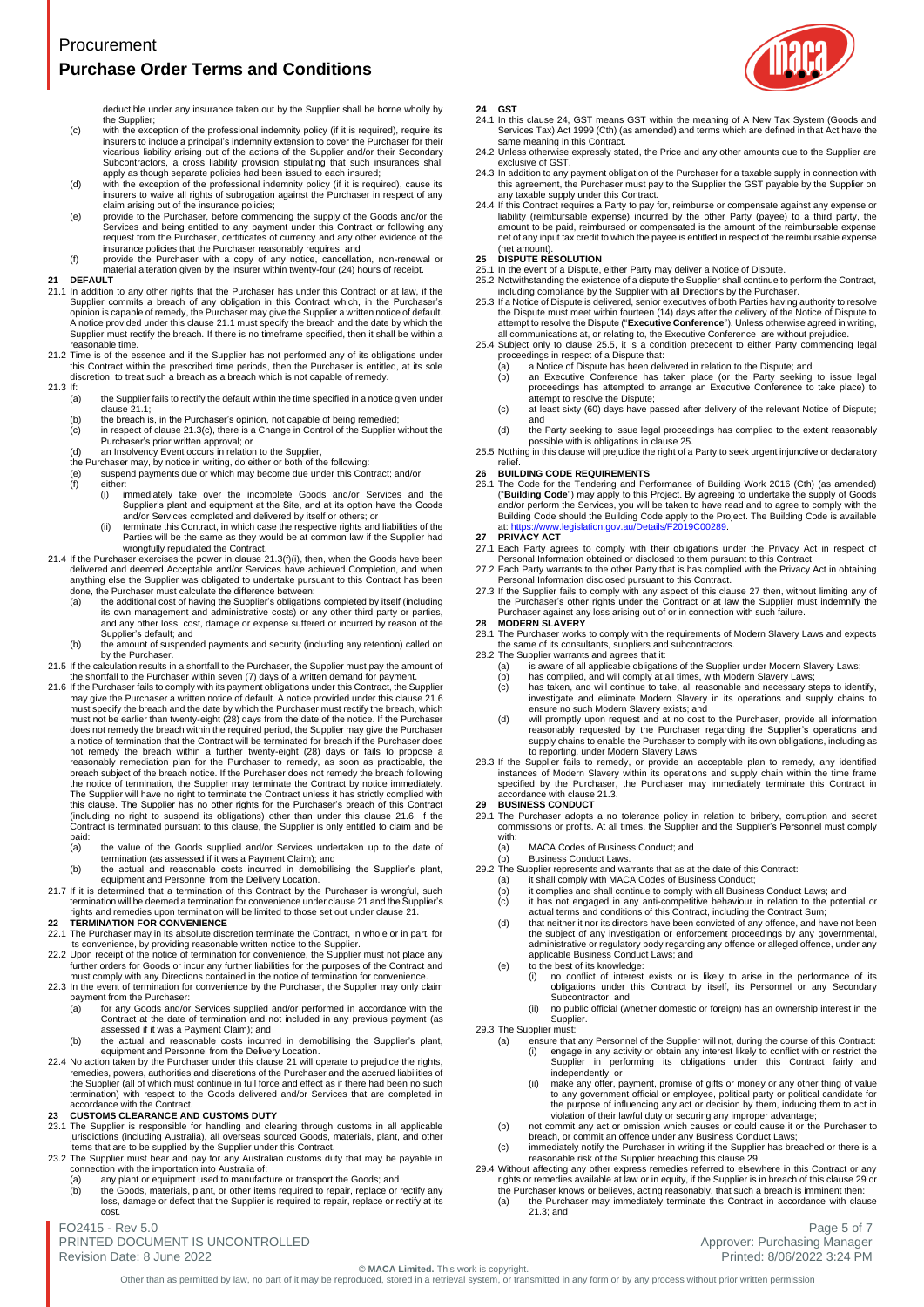- (b) the Purchaser will not be liable to:
	- (i) make any payment to the Supplier in respect of the Goods and/or Services, or other benefits that have been procured through, or related to, the breach; or
		- (ii) reimburse, indemnify or pay any compensation to the Supplier as a consequence of such termination regardless of any activities or agreements with additional third parties entered into before termination.
- **30 PUBLICITY**
- 30.1 Except as required by law or otherwise permitted by the Contract, the Supplier must:<br>(a) promptly refer to the Purchaser any enquiries from the media concerning the G
	- promptly refer to the Purchaser any enquiries from the media concerning the Goods, Services, Project or Client; and
	- (b) not without the Purchaser's prior written consent (which consent must not be unreasonably withheld):<br>(i) make any public a make any public announcements or disclose any information for distribution
		- through any communications media; or (ii) place any advertisements (including without limitation, employment advertisements),
	- in relation to the Contract, the Goods, Services, Project or Client.
- 30.2 Except as required by law, the Supplier must not, without the Purchaser's prior written
	- consent (which consent must not be unreasonably withheld):<br>(a) affix or exhibit, or permit any third party to affix (a) affix or exhibit, or permit any third party to affix or exhibit, any sign, light, embellishment, advertisement, name or notice on or to any land or structure on the Site:
	- (b) take or permit any person for whom it is responsible to take photographs or videos of the Goods, Services, the Project, the Site or operations of the Purchaser's Client;
	- or use the Purchaser's logos, trademarks or other identifications.

## <span id="page-5-1"></span>**31 INTELLECTUAL PROPERTY**

- <span id="page-5-2"></span>31.1 Notwithstanding any other provision in this Contract to the contrary: (a) each Party retains ownership of their Intellectual Property in any Background IP; and
	-
- (b) nothing in this Contract affects the ownership of the Supplier's Background IP.<br>31.2 Subject to clause [31.1,](#page-5-2) title to and the Intellectual Property in or relating to the Contract IP<br>will vest in the Purchaser upon crea Intellectual Property in or relating to the Contract IP is not capable of being vested in the Purchaser because the Supplier does not own that Intellectual Property, the Supplier must procure for the Purchaser and the Purchaser's Client an irrevocable, perpetual and royalty free licence to use the Intellectual Property and such licence shall include use of the Goods and/or Services or any subsequent repairs to, servicing (including the supply of replacement parts), additions, alterations or maintenance to, the Goods and/or Services. The Supplier must do and perform all:
	- (a) things necessary and at the Supplier's cost to perfect the vesting; or<br>(b) turther acts and execute and deliver all further documents (in a for-
	- further acts and execute and deliver all further documents (in a form and content reasonably acceptable to the Purchaser) required by law or reasonably requested
- by the Purchaser to give effect to the relevant licence.<br>31.3 In providing the Goods and/or Services, the Supplier grants to the Purchaser and the<br>Purchaser's Client, a non-exclusive, transferable, royalty free, irrevocabl licence to use (including the copying of documents), configure, adapt the Supplier's Background IP:
	- (a) for the work under the Contract and to obtain the benefit of the Goods and/or Services; and
	- (b) for any other purpose related to the Services including use of the Services or any subsequent repairs to, servicing (including the supply of replacement parts), additions, alterations or maintenance to, the Services.
- 31.4 The Purchaser may sub-licence the Purchaser's rights to the Supplier's Background IP to any person where that person has been granted use of the Supplier's Background IP by the **Purchaser**
- 31.5 The Purchaser grants the Supplier a non-exclusive licence to use the Purchaser's Background IP to the extent necessary for the Supplier to perform the work under this Contract.
- 31.6 The Supplier represents and warrants that, in providing the Goods and/or Services the Supplier owns or is licensed to use the Intellectual Property in the Background IP and Contract IP and indemnifies the Purchaser ag
- Property of a third party.<br>31.7 The Supplier undertakes that it has obtained or will obtain valid consent from all relevant<br>authors in the creation of any Background IP or Contract IP so that the use by the Purchaser<br>or it
- <span id="page-5-0"></span>31.8 If the Supplier fails to comply with any aspect of this claus[e 31](#page-5-1) then, without limiting any of the Purchaser's other rights under the Contract or at law the Supplier must indemnify the Purchaser against any loss arising out of or in connection with such failure.
- **32 CONFIDENTIALITY**<br>32.1 The Supplier must n
- The Supplier must not, and must ensure that each of its subcontractors does not, without the express prior written consent of the Purchaser, divulge to third parties or use for their
	- own or any other purposes: (a) any information relating to the Project or Site; and
	-
	- (b) any information relating to the Goods and/or Services, unless that information has been published or made available to the public at large, other than due to a breach of an obligation of confidentiality.

- **33 SUBCONTRACTING, NOVATION, ASSIGNMENT AND CHANGE IN CONTROL** 33.1 The Supplier must not at any time, without the prior written approval of the Purchaser:
- (a) subcontract this Contract (in whole or part) or engage any Secondary Subcontractor (which approval must not be unreasonably withheld);
	- (b) novate its rights interests, obligations or liabilities under this Contract (which approval must not be unreasonably withheld);<br>(c) purport to charge, encumber or assign its rights, interests, obligations or liabilitie
	-
- (d) permit a Change in Control of the Supplier (which approval shall be at the Purchaser's sole and absolute discretion), and then only on such terms as the Purchaser in its discretion will approve (acting
- reasonably) and if required, the Supplier, the Purchaser and other Party will promptly execute a deed in the form provided by the Purchaser.
- 33.2 The Purchaser may, by giving reasonable notice to the Supplier, novate the Contract or assign its rights under the Contract to a third party and the Supplier will not be entitled to any compensation.

## **34 CLAUSES SURVIVING TERMINATION**

- 34.1 All provisions of this Contract, whether express or implied, which:
	- (a) are expressed to survive expiry or termination of this Contract;<br>(b) by their nature ought to survive expiry or termination of this Co
	-
	- (b) by their nature ought to survive expiry or termination of this Contract;<br>(c) are ancillary to the main purpose of the Contract;<br>(d) regulate a defaulting Party's obligation to pay compensation to the other Party; and (e) give effect to the provisions of this clause,
	- survive expiry or termination of this Contract and are enforceable at any time at law.

FO2415 - Rev 5.0 Page 6 of 7 PRINTED DOCUMENT IS UNCONTROLLED Revision Date: 8 June 2022 2:24 PM

## **35 NOTIFICATION OF CLAIMS**

- 35.1 Notwithstanding any other provision of this Contract to the contrary and to the extent permitted by law or statute, the Supplier has no entitlement to make any claim or claim any payment or reimbursement of any cost, loss, expense or damage (including for breach of this Contract) unless so provided in this Contract.
- 35.2 If this Contract does not contain specific notification provisions for certain claims, the Purchaser will not be liable for any Claim made by the Supplier in respect of any matter arising out of or in any way connected with this Contract unless the claim, together with full particulars of its factual basis, legal basis and quantification are notified in writing to the Purchaser within seven (7) days of the first occurrence of the events or circumstances upon which the claim is based.
- 35.3 For the purposes of this clause, a notice will be taken to have not been given in time if it does not contain all of the information required by the Contract or the requirements for notification of the Claim prescribed in this Contract are not strictly complied with.
- **36 NOTICES**
- 36.1 A notice, demand, certification, process or other communication relating to this Contract must be in writing in English and may be given by an agent of the sender. A communication may only be given by being:
	-
- <span id="page-5-4"></span><span id="page-5-3"></span>(a) personally delivered and left at the Party's current address for notices;<br>
(b) sent to the Party's current address for notices by pre-paid ordinary mail or, if the<br>
address is outside Australia, by pre-paid airmail; or
	-
- set out in the Contract. Each Party may change its particulars for delivery of notices by notice to the other.
- 
- 36.3 A communication is given if posted: (a) within Australia to an Australian address, four days after posting; or
- (b) in any other case, fourteen (14) days after posting.
- 36.4 A communication sent by email:<br>(a) must be in letter format, (a) must be in letter format, signed by the Party's representative as set out in Schedule1 and attached to the relevant email as a PDF file; and (b) is given on the first to occur of the following:
	- - (i) at the time shown in the delivery confirmation report generated by the sender's email system; or
		- (ii) if the sender's email system does not generate a delivery confirmation report<br>within twelve (12) hours after the time the email is sent, unless the sender<br>receives a return email notification that the email was not de undeliverable or similar, at the time which is twelve (12) hours from the time the
- 
- email was sent.<br>
S6.5 If a communication is given after 5.00 pm in the place of receipt it is taken as having been<br>
given on the next business day, meaning a day that is not a Saturday, Sunday, a public<br>
holiday in the Sta
	- (a) breach notices issued by the Supplier under claus[e 21.6;](#page-4-6)  (b) a termination notice issued by the Supplier under claus[e 21.6;](#page-4-6) or
	- a Notice of Dispute issued by the Supplier under clause [25.1.](#page-4-12)

# **37 SUPPLIER AS TRUSTEE**

- <span id="page-5-5"></span>37.1 This claus[e 37](#page-5-5) applies only if the Supplier enters into this Contract as a trustee of a trust. 37.2 If applicable, the Supplier as trustee of a trust, in relation to this Contract:
	-
	- (a) is liable both personally, and in its capacity as trustee of that trust;<br>(b) must not assign, transfer, mortgage, charge, release, waive, encumber or<br>compromise its right of indemnity out of the assets of that trust, b
	- as the sole trustee of that trust without the prior written consent of the Purchaser.
- <span id="page-5-6"></span>**38 PPSA**
- 38.1 In this clause "PPSA" means the Personal Property Securities Act 2009 (Cth) and "security interest", "perfected", "personal property", "possession" and "control" have the meanings given to them in the PPSA.
- 38.2 Whenever the Purchaser requests that the Supplier do anything to ensure any security interest granted under this Contract is fully effective, enforceable and perfected with the<br>priority required by the Purchaser, the Supplier must promptly do it. This may include:<br>(a) doing anything to make, procure or o
	- approval in respect of anything, or to facilitate it; (b) creating or executing (or procuring the creation or execution of) any document,
	- including any form, notice, consent or agreement; and (c) delivering documents or evidence of title or otherwise giving possession or control
- with respect to any personal property or other asset. 38.3 The Purchaser may ask the Supplier to provide information relating to a security interest (in
- favour of any person) in this Contract or any matter contemplated by this Contract, including requesting a copy of any form, notice, consent or agreement relating to such a security
- interest. The Supplier must promptly comply with such a request.<br>38.4 The Supplier must take reasonable steps to identify security interests in its favour and to<br>perfect and protect them, with the highest priority reasonab
- 38.5 To the extent this Contract or the transactions contemplated by it give rise to a security interest under the PPSA, the parties contract out of each provision which section 115(1) or the PPSA permits them to contract Contract or otherwise will only be taken to be under a provision listed in this paragraph if the exercising party so elects.
- 38.6 The Supplier must meet all of its obligations under this clause [38](#page-5-6) solely at the Supplier's own

# cost. **39 GENERAL**

- 39.1 Unless otherwise stated in this Contract, this Contract is governed by the laws of the State of Western Australia and the Parties submit to the exclusive jurisdiction of the courts of Western Australia.
- 39.2 The UN Convention on Contracts for the International Sale of Goods (1989) is excluded and
- will not apply to this Contract. 39.3 Unless otherwise stated in this Contract, none of the terms and conditions of this Contract will be varied, waived, discharged or released either at law or equity, except with prior consent, in writing by both Parties. Any waiver provided in writing is limited to the relevant specified instance and is not a general waiver.
- 39.4 Every provision of this Contract shall be deemed to be severable and if any provision of this Contract shall be void or illegal or unenforceable for any reason then the same shall be deemed to be severed and omitted here from and this Contract with such provision thus severed and omitted and with such consequent amendment as may be necessary shall
- otherwise remain in full force and effect. 39.5 This Contract constitutes the entire, final and concluded agreement between the Parties in respect of the Goods and/or Services. Subject to the other express terms of this Contract, no prior or subsequent representation, quotations or terms and conditions (whether verbal or in

**© MACA Limited.** This work is copyright. Other than as permitted by law, no part of it may be reproduced, stored in a retrieval system, or transmitted in any form or by any process without prior written permission